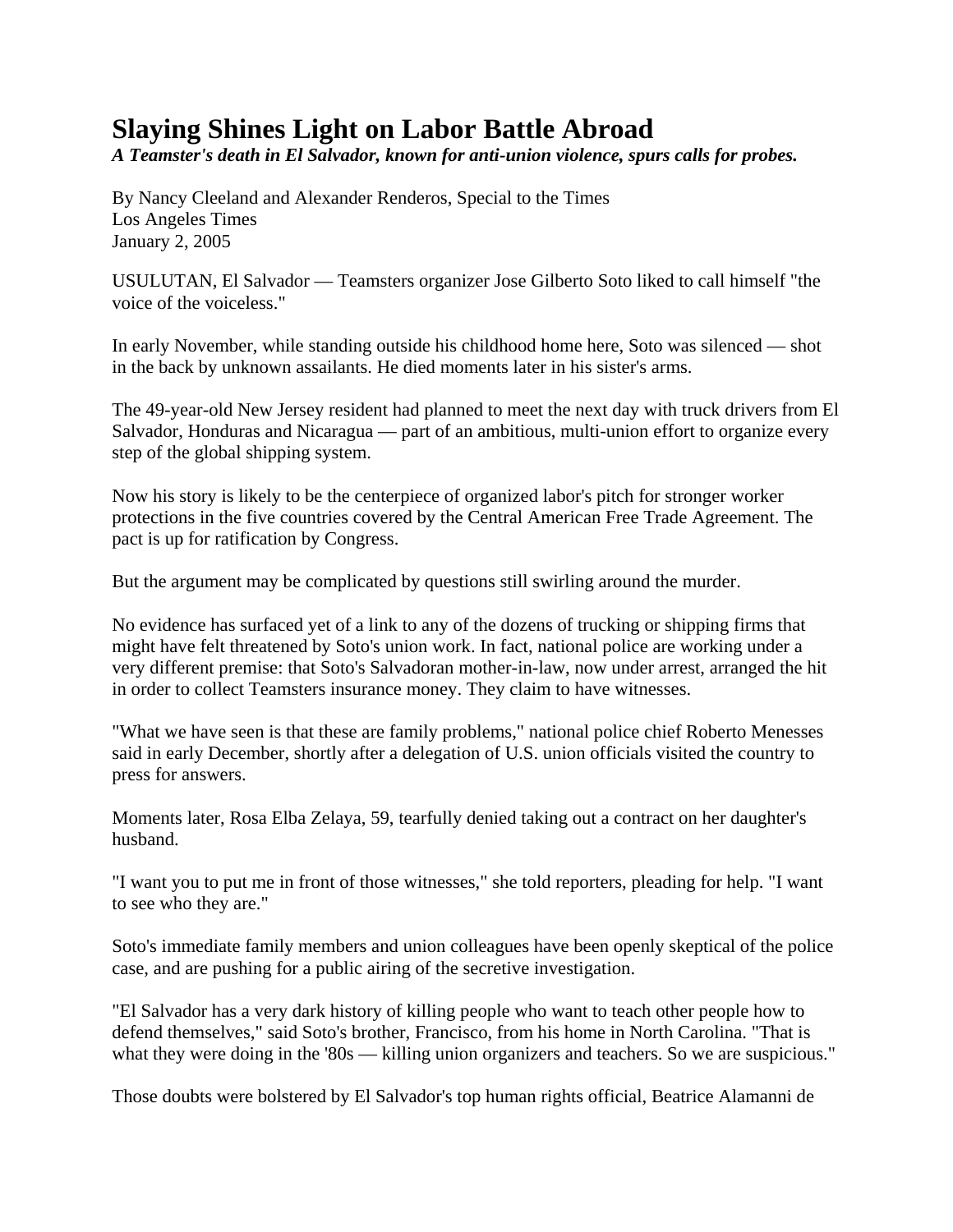Carrillo, who issued a scathing 10-point critique of the investigation after viewing police files. Among the "serious violations and irregularities" she cited: The case was built entirely on statements from unnamed witnesses; at least one of the suspects was tortured, she said; and police never explored the possibility of a politically motivated murder.

As questions about the handling of the case has grown, so has pressure from the United States.

Rep. Linda T. Sanchez (D-Lakewood) called on Secretary of State Colin L. Powell to intervene in late December. "The murder of any U.S. citizen under suspicious circumstances is a matter of grave concern to me," she wrote. "But the history of repression against labor union activities in El Salvador make it all the more imperative that this case be thoroughly investigated."

Two days later, the International Brotherhood of Teamsters announced that it had asked a Jesuit human rights center in El Salvador to conduct its own probe.

"The Teamsters and the AFL-CIO have lost all confidence in the state investigation of Gilberto Soto's murder," the union said in a statement.

But with the trail of evidence growing cold, those who were close to Soto are beginning to wonder whether they'll ever know why he was killed.

Despite that ambiguity, Soto's work and brutal death exemplify two larger trends: U.S. unions are increasingly forming global alliances to match broader changes in the economy, and those alliances are bringing them face to face with the reality of violent union repression in some parts of the world.

About 100 union activists are murdered every year for their work, mostly in Latin America, according to the Geneva-based International Confederation of Free Trade Unions. Hundreds more receive credible death threats, the group said.

"This is precisely why we have been so adamant about linking labor rights and human rights to international trade agreements," said Barbara Shailor, international affairs director of the AFL-CIO. "The harassment of trade union leaders is a most serious concern."

That battle has been hard-fought. After years of lobbying, worker advocates, including the AFL-CIO, got a provision written into a U.S. trade pact with Jordan requiring both nations to follow core international labor standards. Among them: the right to form a union.

The coalition failed, however, to get a similar requirement written into the Central American agreement, which has led to strong Democratic opposition to the accord.

For their part, Republicans have resisted putting labor protections into trade agreements on grounds that such treaties should not be used to promote unionization. In Central America, meanwhile, the resistance is more pragmatic: In much of the region, control of finances, trade and politics are held by relatively small family cliques.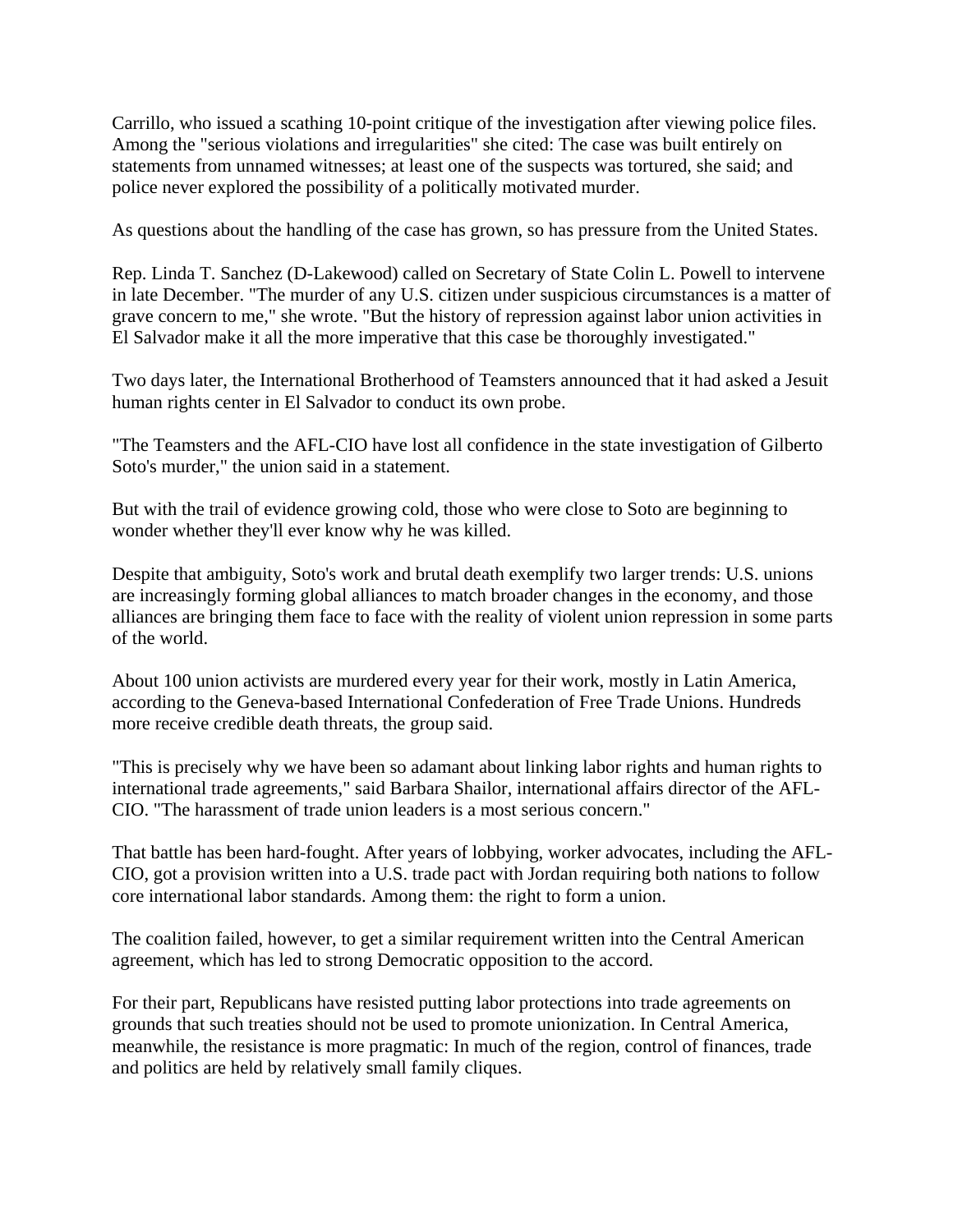"They really don't want a redistribution of power," said Sandra Polaski, a former U.S. trade official who now directs the Trade, Equity and Development Project at the Carnegie Endowment for International Peace in Washington.

Of the Central American nations in the trade pact, El Salvador has perhaps the most feared reputation for anti-union violence — and deservedly so. More than 5,000 labor activists were assassinated by death squads in that country of about 6.5 million people during the civil war of the 1980s, said Mark Anner, a Cornell University lecturer who once advised unions in El Salvador.

Anner saw the carnage firsthand. "In 1989, paramilitary forces bombed the union office I worked for and killed 10 people," he said. "I ended up with 104 stitches in the top of my head."

The violence subsided after the government and guerrillas signed a peace accord in 1992 to end a civil war that lasted more than a decade, but other forms of intimidation continued unabated. Today about 5% of Salvadoran workers belong to unions, and many respond to questions about organizing with fear.

The U.S. State Department consistently criticizes El Salvador's record on labor rights in annual reports.

"Over and over again, we hear very credible reports of people not being allowed to form a union," said an embassy official in San Salvador, who spoke only as an unnamed source. "Sometimes there are firings. It's a very serious concern."

But violence is another matter. And that's what makes the Soto case so hard to figure. "There hasn't been a politically motivated killing here in eight years," the embassy official said. "To us, it's out of context with the El Salvador of 2004."

If Soto was worried about his trip to El Salvador, he didn't show it. He had spent the month before the visit eagerly calling old contacts in labor and human rights circles, setting up meetings and openly saying what he was up to.

"I was with him the night before he left … and I'd never seen him happier," said Ron Carver, assistant director of the port division for the Teamsters and a of Soto. "He saw this as a chance to bring together 20 years of life experience."

Soto had left El Salvador 30 years earlier, a restless 19-year-old with nothing but ambition. He took menial jobs in New Jersey, earned a college degree and worked his way up through the Teamsters from shop steward to local president. He also found time to start a soccer team and launch a program that sends computers to Salvadoran schools.

That determination was what made Soto great at his job in a next-to-hopeless Teamsters campaign, organizing trucks drivers at U.S. cargo ports.

Soto worked out of Newark, where most drivers are from Central America. There was an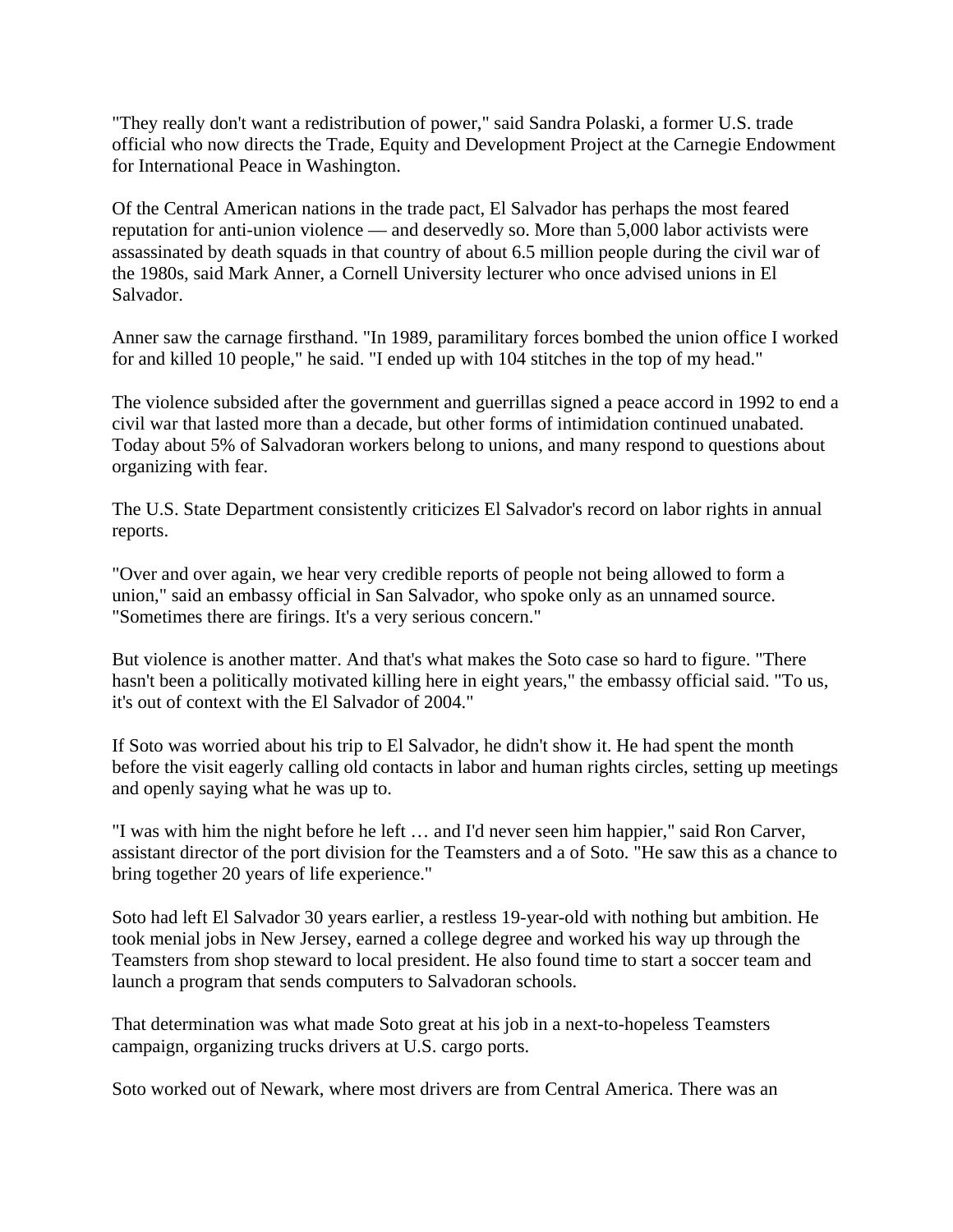immediate affinity, said Carver, who coordinates the campaign and hired Soto. "He loved it, and he had tremendous loyalty of the drivers," Carver recalled. "He spent more time in the port than any of my other guys."

Port drivers are among the lowest-paid and most insecure of workers along the global shipping chain, both in the United States and internationally.

Typically classified as independent contractors, the drivers compete fiercely for work, lining up for hours at port gates to pick up containers. Turnover is high, but there are always new recruits willing to buy a rig and take a chance.

For years, unions have tried and failed to organize the U.S. drivers. The Teamsters campaign has been the most ambitious and well-funded to date, but after nearly five years, it has not created a single new union member.

The problem is structural: Without a common employer, the drivers can't organize a union. And no trucking company has been willing to act as an employer, paying negotiated wages and benefits, because they would still have to compete for work with cut-rate independents.

After years of frustration, the Teamsters tried a different approach. They decided to focus all their attention on one global shipping and trucking giant: Copenhagen-based **A.P. Moller-Maersk**. If they could pressure Maersk to use only union drivers, then they would have a foothold in ports around the world.

In November 2003, Carver traveled to Copenhagen to meet with other unions also running Maersk campaigns. The summit drew longshoremen, oil-rig workers and truck drivers from disparate ports, including those in Honduras, Nicaragua and El Salvador.

The Central American drivers were in different stages of organizing: Nicaragua and Honduras had strong campaigns, aided by a Danish union. But the Salvadoran drivers told Carver that their effort to unionize had been crushed three years earlier, after they staged a one-day national strike that blocked major roadways.

Carver put them in touch with Soto, his top organizer. Soto told them to hang on. He said he could help.

But the wavy-haired idealist, who spent his first week in El Salvador visiting old friends and family members, never made it to the Acajutla, the country's main port.

There, truck drivers sleep under their rigs and wait as long as two weeks for a single container haul that pays \$130. "At the end of the day, all we have left is enough to survive," said Carlos Rodriguez, who has carried freight from Acajutla to the capital of San Salvador for the last eight years.

Maersk spokesman Chuck O'Connor acknowledged that port drivers in the U.S. and Central America are poorly paid but said market forces, along with deregulation of the U.S. trucking